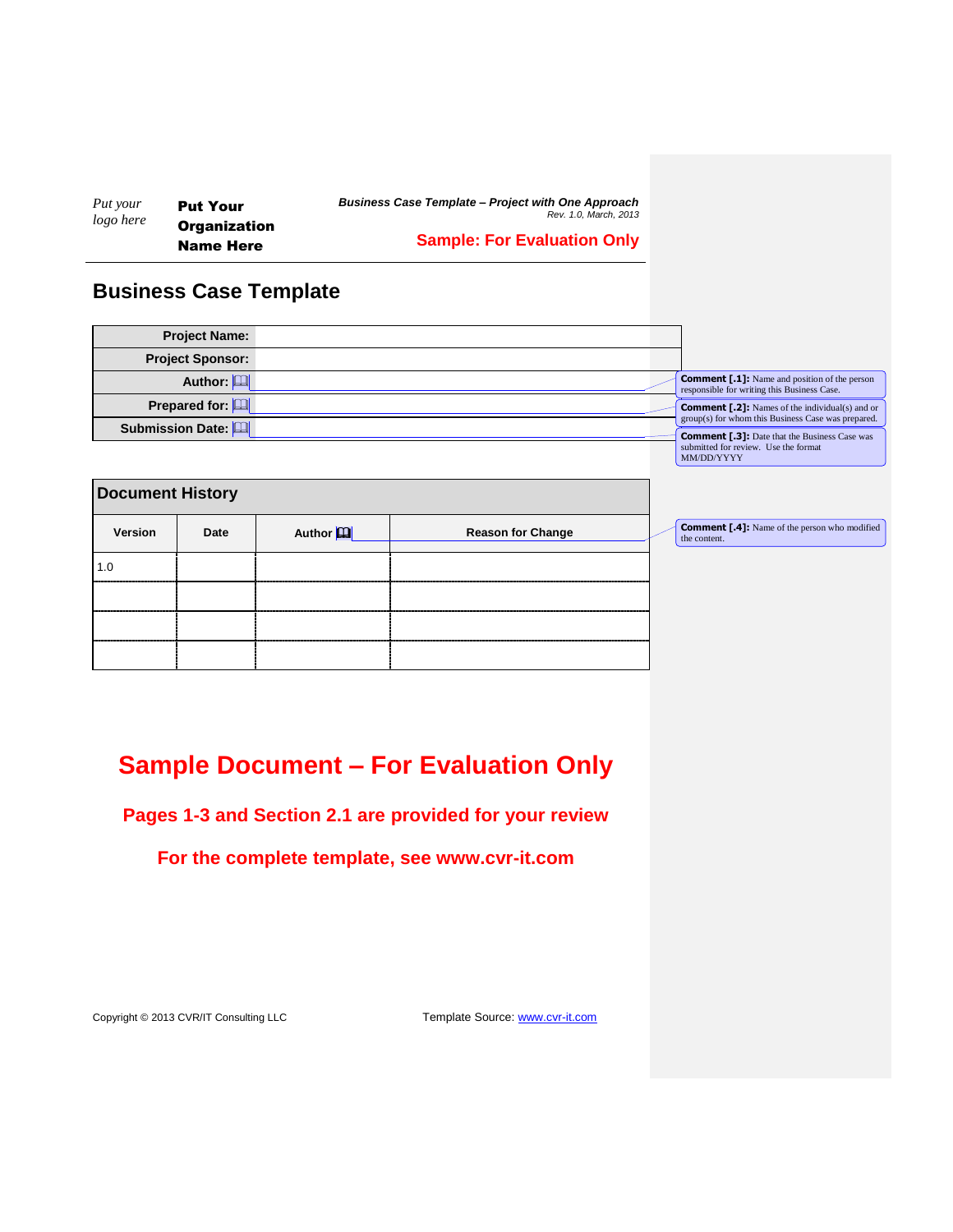| Put your<br>logo here | <b>Put Your</b>                         | <b>Business Case Template - Project with One Approach</b><br>Rev. 1.0. March. 2013 |  |  |  |
|-----------------------|-----------------------------------------|------------------------------------------------------------------------------------|--|--|--|
|                       | <b>Organization</b><br><b>Name Here</b> | <b>Sample: For Evaluation Only</b>                                                 |  |  |  |

## **Contents**

| 1. |  |
|----|--|
|    |  |
|    |  |
|    |  |
|    |  |
|    |  |
|    |  |
|    |  |
|    |  |
|    |  |
|    |  |
|    |  |
|    |  |
|    |  |
|    |  |
|    |  |
|    |  |
|    |  |
|    |  |
|    |  |
|    |  |
|    |  |
|    |  |
|    |  |
|    |  |
|    |  |
|    |  |
|    |  |
|    |  |
|    |  |
|    |  |
|    |  |
|    |  |
|    |  |
|    |  |
|    |  |
|    |  |
|    |  |
|    |  |
|    |  |
|    |  |
|    |  |

Copyright © 2013 CVR/IT Consulting LLC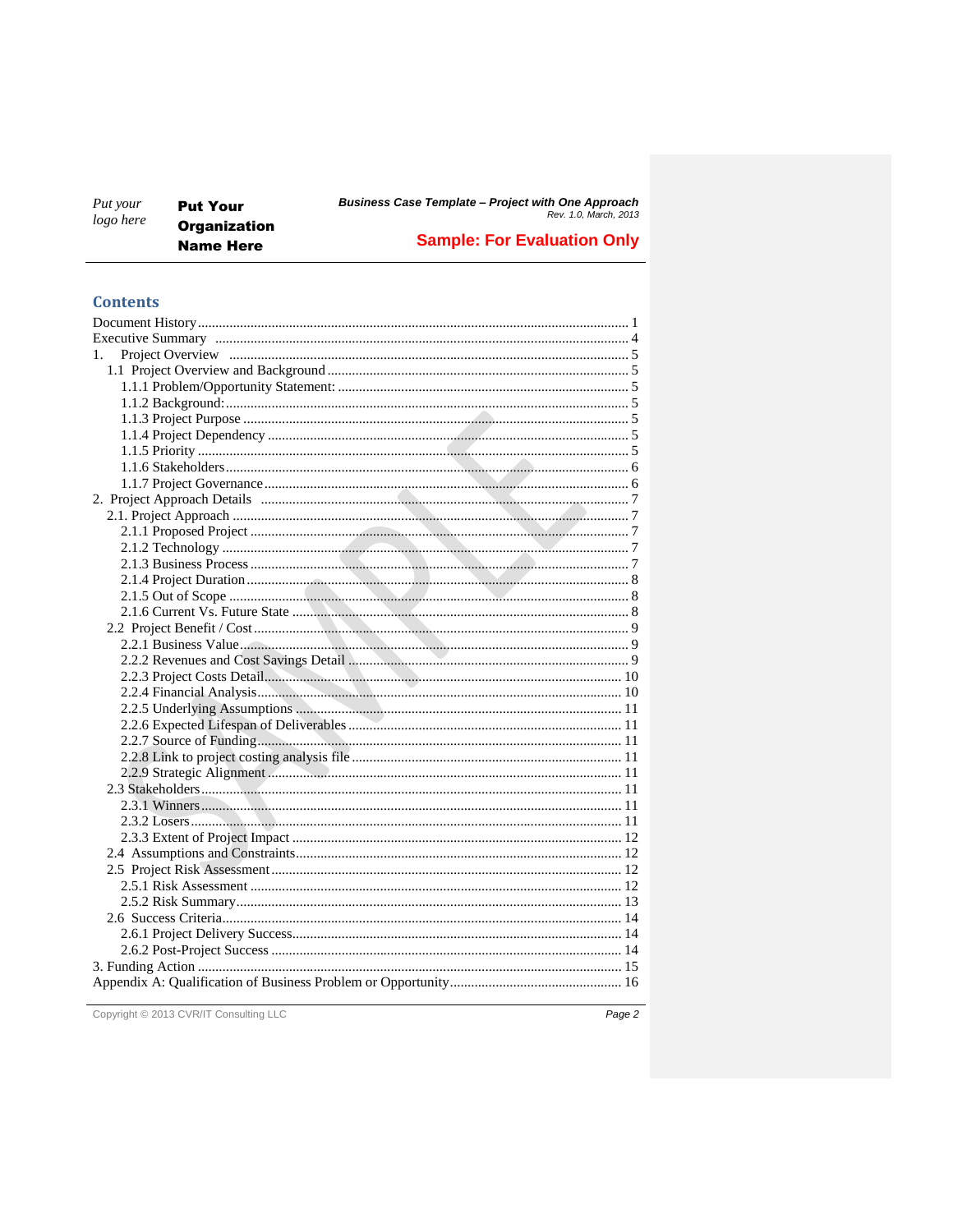| Put your  | <b>Put Your</b>                         | <b>Business Case Template - Project with One Approach</b><br>Rev. 1.0. March. 2013 |  |  |  |
|-----------|-----------------------------------------|------------------------------------------------------------------------------------|--|--|--|
| logo here | <b>Organization</b><br><b>Name Here</b> | <b>Sample: For Evaluation Only</b>                                                 |  |  |  |

#### **How to use this Business Case template**

This template consists of three parts:

**Part 1: Project Overview**. This section of the template provides a general description of the project. The Business Case author is asked to provide background information, a problem (or opportunity) statement, and some information about priority, stakeholders and project risk.

**Part 2: Project Approach**. This section of the template provides a detailed description of the proposed project approach. The Business Case author is asked to provide detailed information about project value, cost, timing, risk, assumptions and other important data.

**Part 3: Funding Action**. Management can use this signature block to indicate their decision about this project.

It must be understood that numeric estimates of value, cost and time presented in this Business Case are very likely at an ORDER OF MAGNITUDE level (i.e. +/- 50 to 70%). More precise estimates will not be available until project planning is completed, which can only happen after the project has been approved and funded. Estimates provided in this document should NOT be used to establish project baselines for cost or time, except where there are legitimate constraints that cannot be avoided. Project baselines should be established in funded projects late in the Planning phase, when project scope has been firmly established and there is confidence in the underlying data.

This Business Case template is designed to consolidate and display the results of analyses that are carried out using a companion analytical tool, *SWAG-Meister,* which can be used for estimation of project and post-project cost. In addition, a Financial Analysis Worksheet that can be used for Net Present Value calculations is provided in the Appendix to this template.

- Extensive inline help is provided in this template. Mouse over the  $\Box$  symbol to see it. **Note: In this sample document, help text is shown to the right as Comments Comment [.5]:** Congratulation! You have found inline help.
- In order to check or uncheck a checkbox  $\Box$ , double click the box, select Default = Checked or Not Checked, click OK
- *<Italic text within angle brackets is instructional and should be removed from the final document.>*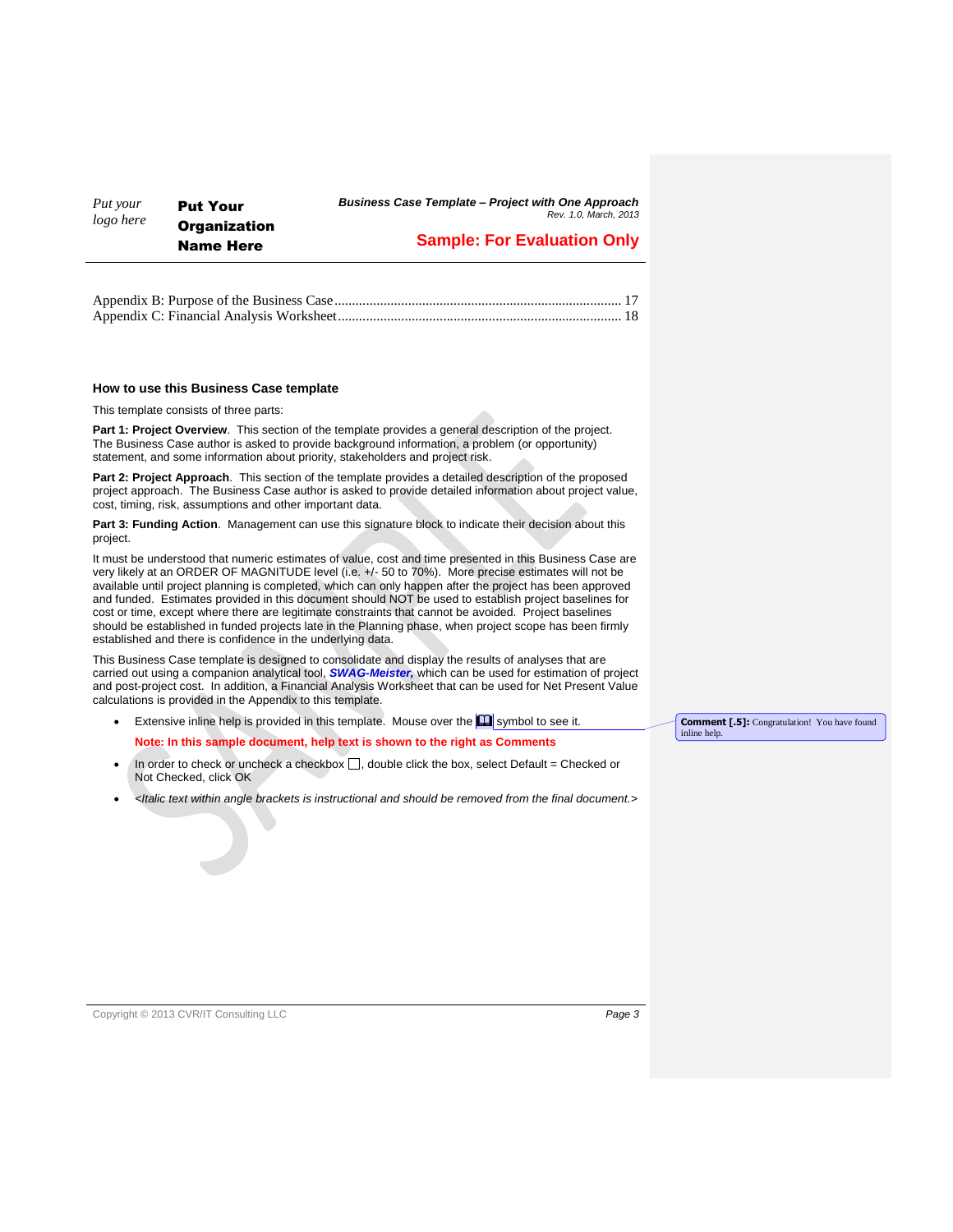| Put your  | <b>Put You</b> |
|-----------|----------------|
| logo here | <b>Organiz</b> |
|           | Name L         |

ur zation Name Here

*Business Case Template – Project with One Approach Rev. 1.0, March, 2013*

# **Sample: For Evaluation Only**

**Comment [.18]:** This section of the Business<br>Case focuses on demonstrating the net value of a<br>specific project approach. In order to gain approval,<br>a project must do the following:

Answer business needs of importance to

stakeholders Provide stakeholder value

## **2. Project Approach Details**

The following is an in-depth description and analysis of the purpose, methods, impact, timing, cost, risk and other vital information pertaining to the proposed project approach. This information is intended to guide decision makers as they consider this project for funding and execution approval.

| 2.1. Project Approach                                  |                                                                                                                                                                                    |  | -i toviac stakcholact value<br>•Ensure that project deliverables support<br>operational effectiveness and efficiency<br>•Support organizational, legal and regulatory                                                                                         |  |
|--------------------------------------------------------|------------------------------------------------------------------------------------------------------------------------------------------------------------------------------------|--|---------------------------------------------------------------------------------------------------------------------------------------------------------------------------------------------------------------------------------------------------------------|--|
| 2.1.1 Proposed Project: Describe the proposed project. |                                                                                                                                                                                    |  | requirements as needed<br>·Include governance, operational and other                                                                                                                                                                                          |  |
|                                                        | What is the purpose of this project? $\Box$                                                                                                                                        |  | structures as needed to ensure continued delivery of<br>value over the long term                                                                                                                                                                              |  |
|                                                        | Describe the project [1]                                                                                                                                                           |  | <b>Comment [.19]:</b> What will this project approach<br>accomplish? To what extent will it address the<br>problem / opportunity described above?                                                                                                             |  |
|                                                        |                                                                                                                                                                                    |  | <b>Comment [.20]:</b> In general terms, describe how<br>you would carry out this project.                                                                                                                                                                     |  |
|                                                        | What would this project deliver?                                                                                                                                                   |  | <b>Comment [.21]:</b> For example, in a software                                                                                                                                                                                                              |  |
| 2.1.2 Technology                                       |                                                                                                                                                                                    |  | project deliverables could include a software<br>application, training, updated business process,<br>updated Standard Operating Procedures, updated<br>Position Descriptions and the results of                                                               |  |
|                                                        |                                                                                                                                                                                    |  | Organizational Adoption work.                                                                                                                                                                                                                                 |  |
| Yes II<br>No<br>?? □                                   | This project includes the introduction of new or additional technology $\Box$                                                                                                      |  | <b>Comment [.22]:</b> Technology can include, for<br>example, new software application, computers,<br>manufacturing equipment, etc. If the impact on                                                                                                          |  |
|                                                        | If the answer to the above is Yes, then answer the following. If No, proceed to section 2.1.3                                                                                      |  | Technology is not known, check ??                                                                                                                                                                                                                             |  |
| Yes $\Box$<br>No                                       | The new technology is consistent with the current Technical Architecture<br>If No, explain below                                                                                   |  |                                                                                                                                                                                                                                                               |  |
| Yes $\Box$<br>No                                       | The new technology is consistent with the current Security Model<br>If No, explain below                                                                                           |  |                                                                                                                                                                                                                                                               |  |
| Yes $\Box$<br>No                                       | There will be need for post-project maintenance and/or support<br>If Yes, explain below                                                                                            |  |                                                                                                                                                                                                                                                               |  |
| Yes $\Box$<br>No <sub>1</sub>                          | There will be need for follow-on Disaster Recovery or Business Continuity planning<br>If Yes, explain what is needed and how it will be done. If No, explain why it is not needed. |  |                                                                                                                                                                                                                                                               |  |
| <b>Explain</b>                                         |                                                                                                                                                                                    |  |                                                                                                                                                                                                                                                               |  |
|                                                        | 2.1.3 Business Process                                                                                                                                                             |  |                                                                                                                                                                                                                                                               |  |
| Yes $\Box$<br>No <sub>1</sub><br>$??$ $\Box$           | The project includes a change in Business Process                                                                                                                                  |  | <b>Comment [.23]:</b> Check Yes if the project will<br>change a Business Process. Any project that<br>includes implementation of a Commercial Off the<br>Shelf or Software as a Service product almost<br>certainly includes a change in Business Process. If |  |
|                                                        |                                                                                                                                                                                    |  | the impact on Business Process is not known, check<br>22                                                                                                                                                                                                      |  |

Copyright © 2013 CVR/IT Consulting LLC *Page 7*